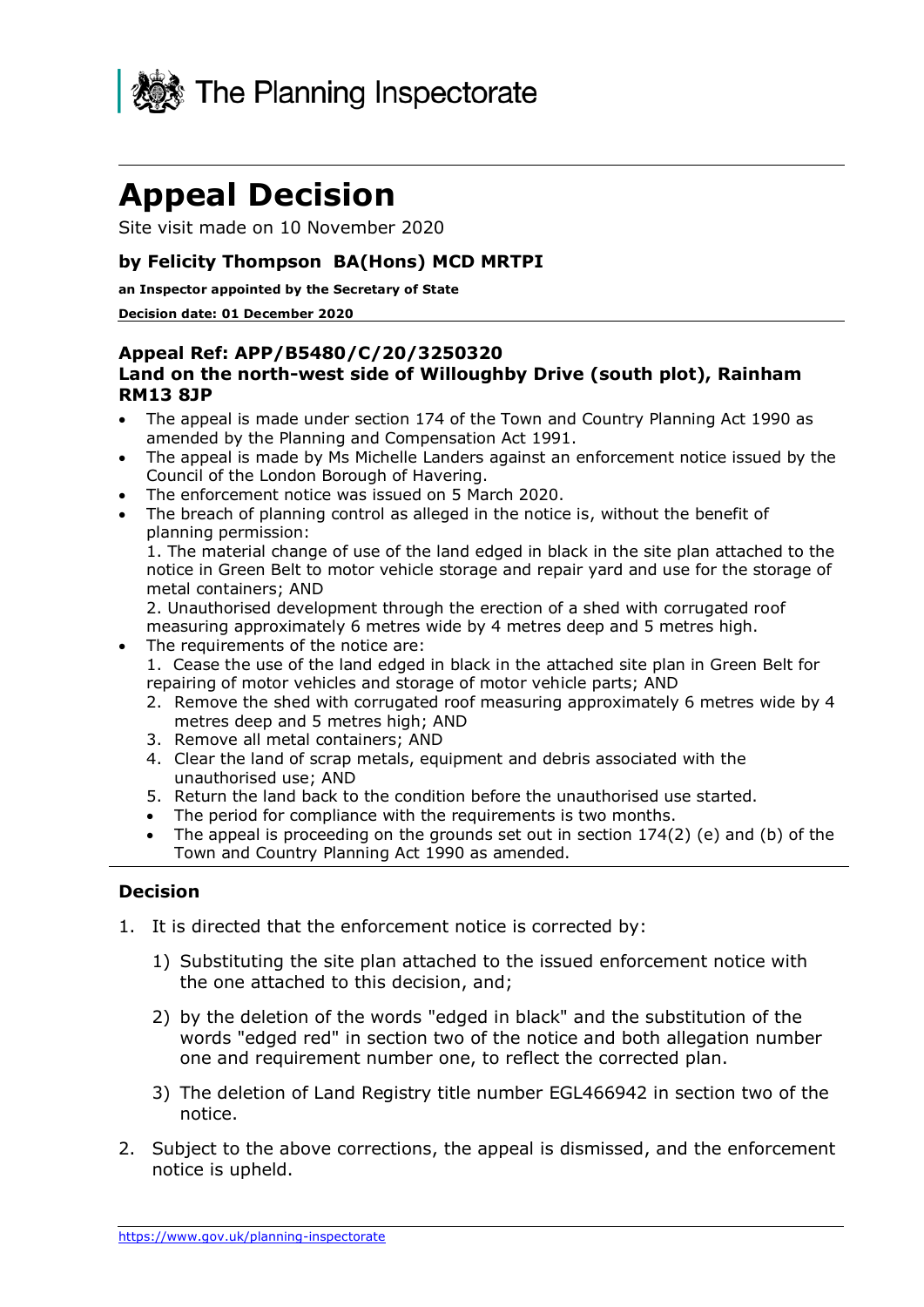### **Preliminary Matters**

- 3. Representations from local residents refer to the merits of the development enforced against. However, as there is no appeal on ground (a) and no deemed planning application for me to consider, the planning merits of the development are not relevant to my decision.
- 4. Although the appellant referred to the appeal being made only in respect of land in their ownership, where an appeal is made, it is against the enforcement notice as issued, including all land to which the notice relates.

### **The Enforcement Notice**

- 5. The black edging on the plan attached to the enforcement notice is drawn around two areas of land, plot one (as identified in the appellant's evidence) owned by the appellant and plot two owned by the Council, this is not a matter in dispute. The appellant's case is essentially that they are not responsible for the breaches of planning control alleged in the notice and, that they have not taken place on their land.
- 6. It appears that the appellant's father previously rented plots one and three (not subject of the enforcement notice) and used plot two for grazing horses. In 2004, the appellant purchased plot one and continued to rent plot three but ceased the use of plot three in around 2007/8 when the land was sold to a Mr Terry Chambers. They continued to graze horses on plot two until around 2009 when Mr Chambers allegedly took over the use of this land.
- 7. The appellant maintains that since 2009, the only part of the appeal site owned or occupied by them is plot one and that the developments, as set out in the allegation, have not taken place on their land. They wrote to the Council to explain this and asked them to amend the enforcement notice accordingly however, it appears that the Council did not respond.
- 8. The Council have not sought to address this matter, specifically where in relation to the plots the breaches are ongoing. The submitted photographs show the building and motor vehicle storage and repair yard and metal containers to be within plot two. This is consistent with what I observed at my site visit.
- 9. It appears, that the Council considered, based largely on the appellant's and their families previous use of the land (plots one, two and three), that they are responsible for the entire area subject of the enforcement notice. However, whether or not the appellant is responsible for the breaches of planning control taking place on plot two, there is no evidence that the breaches, as set out in the notice, have occurred on that land owned by the appellant.
- 10. I have powers to correct a defective enforcement notice. It appears to me that the plan attached to the notice is incorrect. It does not accurately identify the land to which the notice relates as it includes the adjacent land owned by the appellant, on which there is no evidence that the breaches of planning control as set out in the notice are or have taken place.
- 11. Consequently, I will correct the notice by amending the plan so that it relates to the area where the breaches of planning control are taking place, exercising my powers under s176 of the Act, as I am satisfied that the notice can be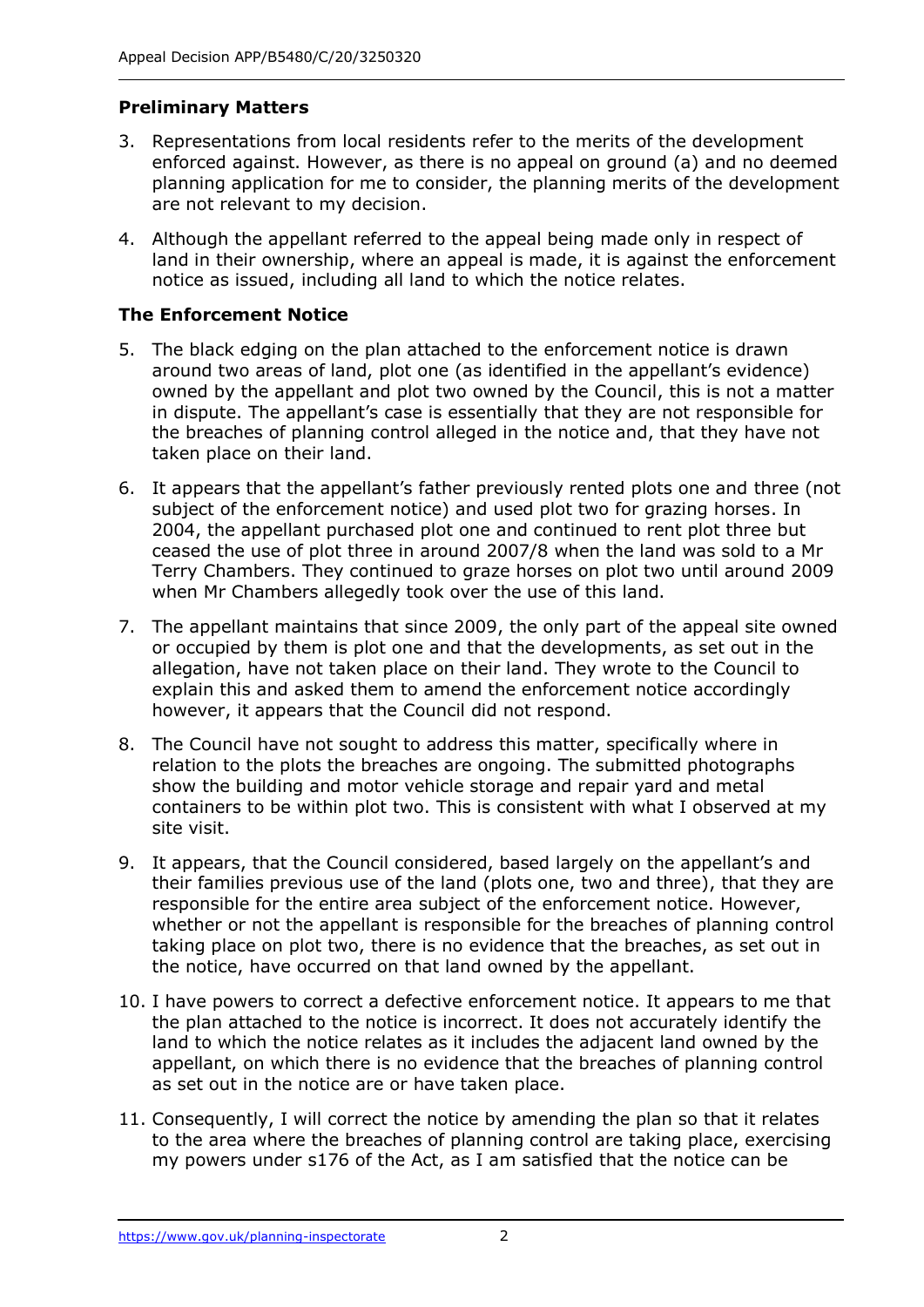corrected by substituting the site plan with the one attached to this decision without causing injustice to either party.

## **The appeal on ground (e)**

- 12. An appeal on this ground concerns whether the enforcement notice was properly served on everyone with an interest in the land.
- 13. Section 172(2) of the Act provides that a copy of the notice shall be served on the owner and occupier of the land to which it relates, and any other person having an interest in the land.
- 14. As the *land* to which the notice relates, as originally served, includes land in the appellant's ownership, it is necessary for the Council to have served the notice on them, whether or not the appellant is responsible for the breaches of planning control.
- 15. Whilst the appellant maintains that somebody else is responsible for the breaches, there is no substantive evidence before me to identify who that person is and what their interest is in the land.
- 16. The Council has not said that it has served a Planning Contravention Notice or used its powers under s330 of the Act to obtain information about the address of the occupier. However, they stated that they carried out their own investigations and gathered no evidence that Mr Chambers was occupying plot two. Additionally, they stated, albeit no evidence was provided to demonstrate, that the notice was hand delivered to the owners and occupiers of the land.
- 17. Consequently, I cannot conclude that any other person who should have been served with the notice has not. Therefore, the appeal on ground (e) fails.

#### **The appeal on ground (b)**

- 18. An appeal on ground (b) is a claim that the matters stated in the enforcement notice (which may give rise to the alleged breach of planning control) have not occurred as a matter of fact. The burden of proof is on the appellant and the relevant test is the 'balance of probabilities.'
- 19. Notwithstanding the dispute about the area of land identified by the enforcement notice as originally served, a matter which I have already addressed, there is no dispute between the parties that the breaches as set out in the allegation have occurred.
- 20. Consequently, based on the submitted evidence and my own site observations, I conclude as a matter of fact that the breaches, as alleged, have occurred. The ground (b) appeal therefore fails.

#### **Conclusion**

21. For the reasons given above, I conclude that the appeal should not succeed. I shall uphold the enforcement notice with corrections.

## *Felicity Thompson*

INSPECTOR